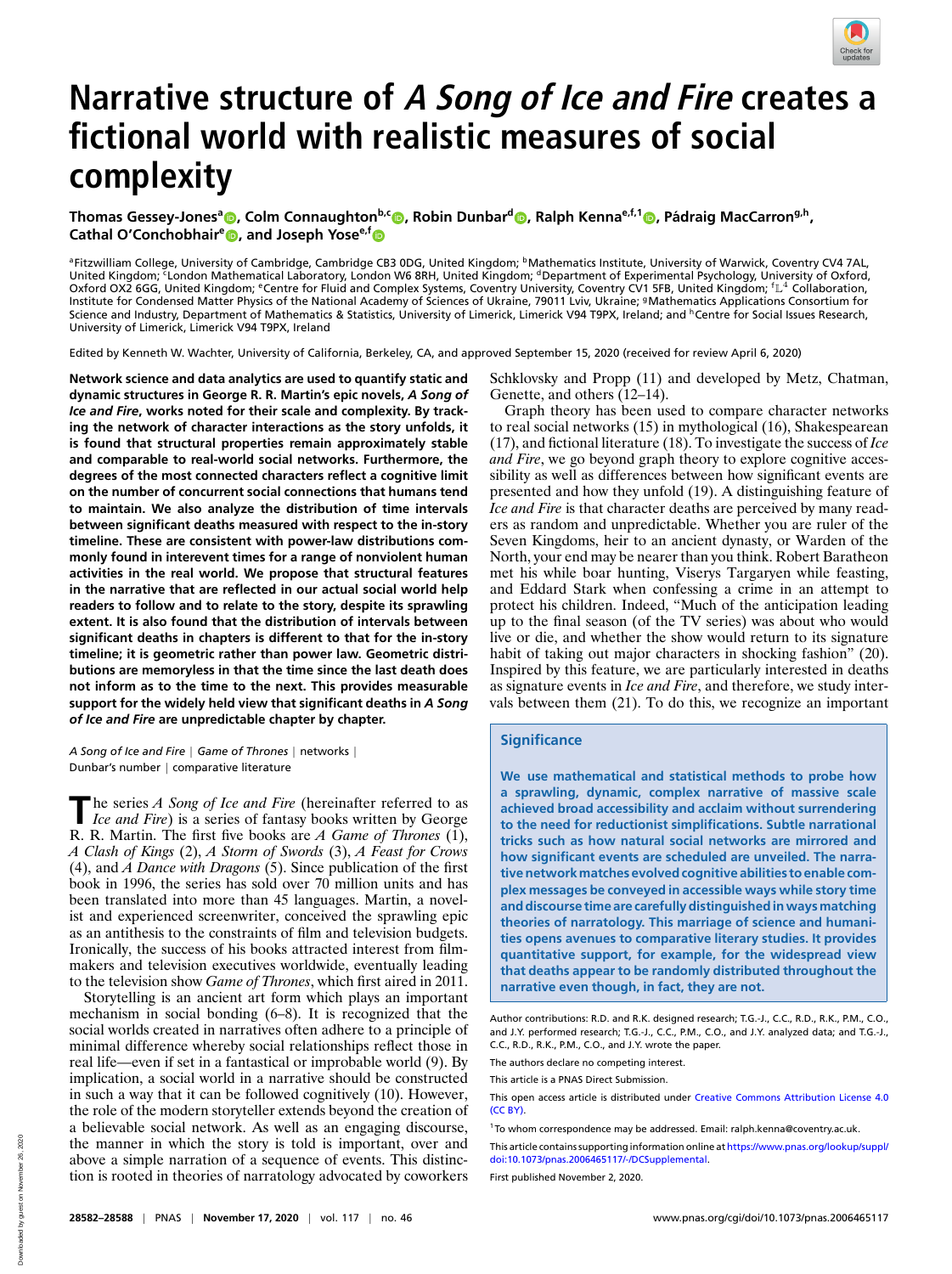distinction between story time and discourse time. Story time refers to the order and pace of events as they occurred in the fictional world. It is measured in days and months, albeit using the fictional Westerosi calendar in the case of *Ice and Fire*. Discourse time, on the other hand, refers to the order and pacing of events as experienced by the reader; it is measured in chapters and pages.

We find the social network portrayed is indeed similar to those of other social networks and remains, as presented, within our cognitive limit at any given stage. We also find that the order and pacing of deaths differ greatly between discourse time and story time. The discourse is presented in a way that appears more unpredictable than the underlying story; had it been told following Westerosi chronology, the perception of random and unpredictable deaths may be much less shocking (22, 23). We suggest that the remarkable juxtaposition of realism (verisimilitude), cognitive balance, and unpredictability is key to the success of the series.

#### Materials and Methods

To perform this investigation we draw on two datasets. The first was extracted manually from *Ice and Fire* by carefully reading the text and noting interactions between characters. To facilitate comparisons to them, we follow methodologies developed for network analyses of medieval epics (16, 24–26) whereby characters are deemed to have interacted if they directly meet each other or it is explicitly clear from the text they knew one another, even if one or both are dead by that point in the story. (To our knowledge, no automated method currently exists that has been proven to match this manual approach; see, e.g., ref. 27.) From this dataset we construct a network of all of the characters in *Ice and Fire* who interact with at least one other. Characters are identified as nodes and interactions between them identified as edges (links). We also gathered temporal data on character deaths for interevent time analysis.

Fig. 1 presents, for illustrative purposes, a subset of the network showing the most predominant characters. *[SI Appendix](https://www.pnas.org/lookup/suppl/doi:10.1073/pnas.2006465117/-/DCSupplemental)* contains a similar figure showing only those characters still alive at the end of the fifth book (the survivor network). Predominance for these illustrations is measured by the number of chapters in which a given character interacts with at least one other character, and nodes are sized accordingly. Each character in Fig. 1 interacts in at least 40 chapters. The full network is far greater in extent. The thickness of the various edges represents the strength of links between

alde

(Fre

Tully

nodes as the number of times the corresponding pair of characters interact in the narrative. Fig. 1 is therefore a visual representation of the primary characters and their interactions. For example, the enduring importance of characters such as Eddard Stark and Robert Baratheon is clear, despite the fact that both perished early in the story.

To analyze the dynamics and evolution of the narrative we also use a second dataset. This is an approximate timeline of the events of *Ice and Fire* indexed by the Westerosi calendar date, compiled by fans and followers, and maintained by the Reddit user identified as PrivateMajor [\(https://](https://www.reddit.com/r/asoiaf/comments/1c07jw/spoilers_all_most_precise_asoiaf_timeline_in/) [www.reddit.com/r/asoiaf/comments/1c07jw/spoilers](https://www.reddit.com/r/asoiaf/comments/1c07jw/spoilers_all_most_precise_asoiaf_timeline_in/)\_all\_most\_precise\_asoiaf\_ [timeline](https://www.reddit.com/r/asoiaf/comments/1c07jw/spoilers_all_most_precise_asoiaf_timeline_in/) in/). This timeline makes a number of assumptions which are noted in the dataset. Many of these dates are educated guesses because no explicit in-story timeline is provided by the author. According to the Reddit timeline, the opening events of *A Game of Thrones* take place on 22 April of the year 297, and the closing events of *A Dance with Dragons* take place on 8 February in the year 300. We used this second set of data to assign an approximate date to each chapter of each book, allowing us to study events as they occur within the in-story timeline. In many cases, chapters clearly span multiple days. In such cases we use the date corresponding to the earliest dated event occurring in that chapter. This allows us to order the data in two ways, the order in which the events happen (story time) and the way in which the narrative is told (discourse time).

There are multiple measures of network architecture, nodal importance, and edge weights. To address the primal issue of societal topology we analyze the full unweighted network. We assign a degree to each character as the number of connections it has to other nodes of the network, and we track average values over story and discourse time. Studies have shown that real social networks tend to have properties which distinguish them from other complex networks (15). Notable among these is homophily—the tendency of people to associate with people who are similar to themselves (28). One quantitative measure of homophily is assortativity, the extent to which the degrees of pairs of connected vertices are correlated (29). A network which has a positive correlation is called assortative, and one with a negative correlation is disassortative.

As degree measures how connected a node is, centrality quantifies how close it is to the core of the network. There are various measures, and common examples are betweenness, closeness, page rank, and eigenvector centrality. We use these tools holistically—no one tool gives a definitive characterization of verisimilitude or narratology, but together they build a picture that we can compare to real networks (15) and to mythological (16), Shakespearean (17), and fictional literature (18). In the next section we present betweenness, which is a normalized measure of the number of shortest paths (geodesics) between all other nodes that include the



**Fig. 1.** Network of the most predominant characters. For illustrative purposes we size nodes proportional to the number of chapters in which the characters interact. Edge thicknesses represent the numbers of times that corresponding pair of characters interact in the narrative.

APPLIED<br>MATHEMATICS MATHEMATICS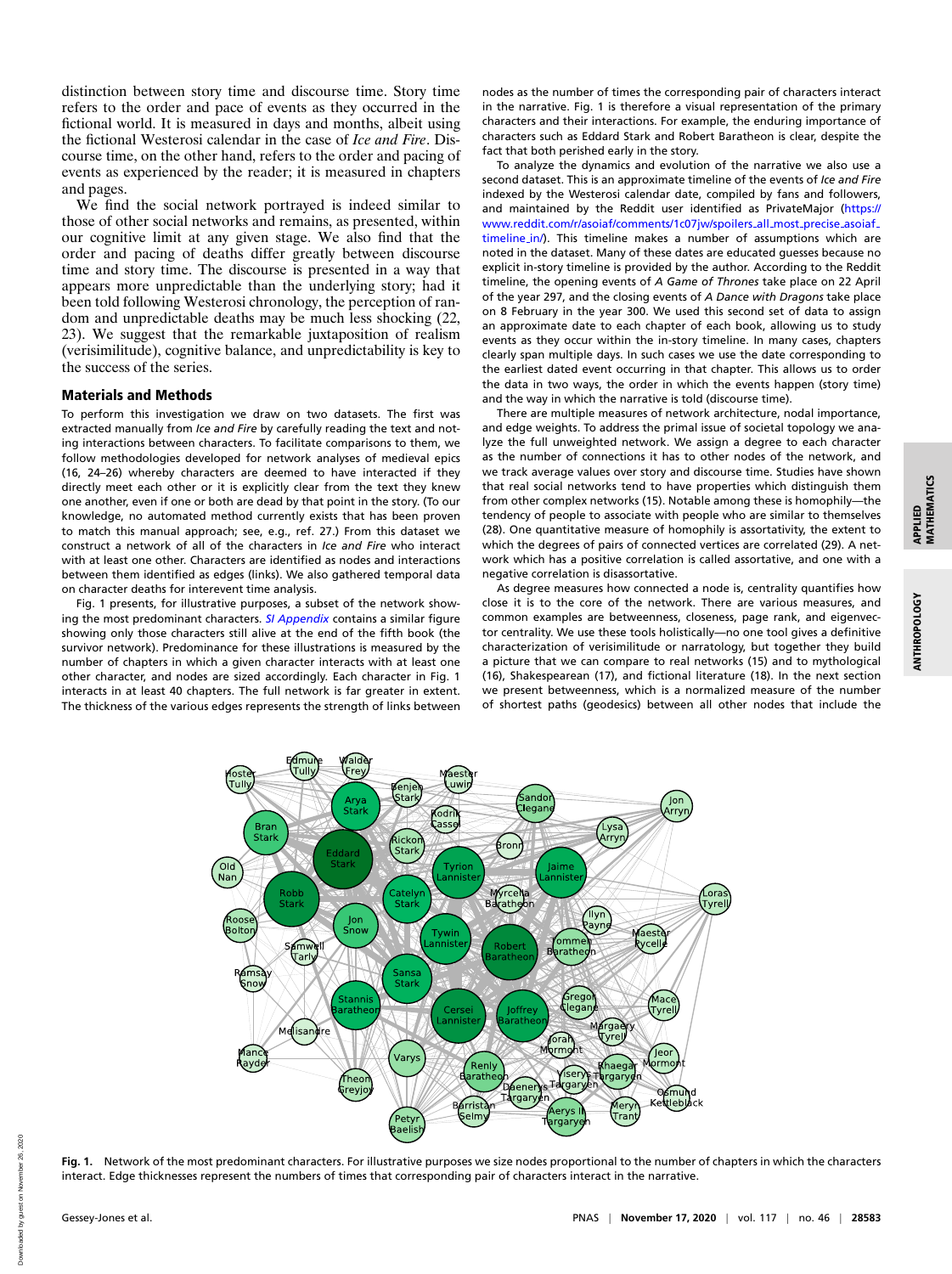particular node in question (30). Nodes with high betweenness are important conduits for information transfer and in this sense tend to be more influential. Further details on data acquisition methodology, network construction, and analysis are provided in *[SI Appendix](https://www.pnas.org/lookup/suppl/doi:10.1073/pnas.2006465117/-/DCSupplemental)*. The data and associated analysis codes are available in ref. 31.

## Results

*Ice and Fire* is presented from the personal perspectives of 24 point of view (POV) characters. A full list of them, ranked by the numbers of chapters from their perspectives, is provided in *[SI Appendix](https://www.pnas.org/lookup/suppl/doi:10.1073/pnas.2006465117/-/DCSupplemental)*. Of these, we consider 14 to be major: eight or more chapters, mostly titled with their names, are relayed from their perspectives. Tyrion Lannister is major in this sense because the 47 chapters from his perspective are titled "Tyrion I," "Tyrion II," etc. Arys Oakheart does not meet this criterion as the only chapter related from his perspective is titled "The Soiled Knight." We open this section by reporting how network measures reflect the POV structure. We then examine the network itself—how it evolves over discourse time, its verisimilitude, and the extent to which it is cognitively accessible. Finally, we analyze the distributions of time intervals between significant deaths and contrast these as measured in story time versus discourse time.

Most Important Characters. In networks, properties such as degree and centrality are signifiers of node importance. We now rank nodes according to these measures to examine the extent to which they correlate with the POV list.

Table 1 lists the 10 characters with the greatest degree and those with the greatest betweenness. We present results for the full network and the survivor network. The latter contains only those characters possibly still living by the end of the fifth book (e.g., a major character whose fate is uncertain by the end of *A Dance With Dragons* is treated as alive).

Table 1 also lists major POV characters that lie outside the top 10. Degree and betweenness are very different indicators of importance from the notion of POV characters. However, POV characters form the majority of the top 10 characters when ranked by either measure. There are only three non-POV characters in Table 1; Robb Stark, Stannis Baratheon, and Tywin Lannister. These are highlighted in bold type. The effectiveness of network measures at qualifying character importance is established by the fact that both rankings primarily pick out the POV characters. Here we use betweenness as indicative of centrality with other measures presented in *[SI Appendix](https://www.pnas.org/lookup/suppl/doi:10.1073/pnas.2006465117/-/DCSupplemental)*. Different centrality measures paint similar pictures, suggesting the importance portraits they deliver are quite robust in network terms.

Evolution of the Social Network Structure. From the five books containing 343 chapters, 2,007 characters were identified, of which 1,806 interact with another at least once. Fig. 2 depicts how character numbers evolve as the discourse unfolds. The numbers of characters appearing in each individual chapter are plotted in Fig. 2*A*. These numbers range from 7 for the first chapter up to 89 for chapter 16 of *A Feast for Crows*. After a short period of growth in the first book, in which the main characters are introduced, the number of characters per chapter settles at around 35. This value has been identified as a stable subgrouping within social networks (32) and as the typical size of (contemporary) bands of hunter-gatherers (33). It has also been identified as the typical cast size in Shakespeare's plays (17) and optimal size for English language and literature research centers (34, 35). The cumulative number of characters (introduced up to and including a given chapter) is plotted in blue in Fig. 2*B*. Those who have not explicitly died by the fifth book are depicted in green. The near linear growth of each curve indicates remarkable stability throughout the series.

Fig. 3*A* (which has the same color scheme as Fig. 2) depicts the chapter-by-chapter evolution of the mean degree, and Fig. 3*B* is

#### **Table 1. Characters ranked by various network attributes**

| Degree                       | Betweenness centrality          |
|------------------------------|---------------------------------|
| <b>Full network</b>          |                                 |
| 1. Jon Snow (214)            | 1. Jon Snow (0.0889)            |
| 2. Jaime Lannister (212)     | 2. Barristan Selmy (0.0831)     |
| 3. Tyrion Lannister (209)    | 3. Arya Stark (0.0777)          |
| 4. Catelyn Stark (204)       | 4. Tyrion Lannister (0.0700)    |
| 5. Arya Stark (192)          | 5. Theon Greviov (0.0671)       |
| 6. Theon Greyjoy (175)       | 6. Jaime Lannister (0.0606)     |
| 7. Cersei Lannister (161)    | 7. Catelyn Stark (0.0568)       |
| 8. Robb Stark (158)          | 8. Stannis Baratheon (0.0519)   |
| 9. Sansa Stark (156)         | 9. Tywin Lannister (0.0356)     |
| 10. Barristan Selmy (156)    | 10. Eddard Stark (0.0351)       |
| 12. Eddard Stark (140)       | 12. Sansa Stark (0.0275)        |
| 16. Brienne of Tarth (108)   | 13. Cersei Lannister (0.0250)   |
| 17. Bran Stark (106)         | 14. Brienne of Tarth (0.0236)   |
| 19. Daenerys Targaryen (104) | 17. Samwell Tarly (0.0207)      |
| 20. Samwell Tarly (103)      | 18. Bran Stark (0.0202)         |
| 51. Davos Seaworth (72)      | 21. Daenerys Targaryen (0.0185) |
|                              | 25. Davos Seaworth (0.0167)     |
| Survivor network             |                                 |
| 1. Tyrion Lannister (162)    | 1. Tyrion Lannister (0.0972)    |
| 2. Jon Snow (150)            | 2. Barristan Selmy (0.0952)     |
| 3. Jaime Lannister (149)     | 3. Arya Stark (0.0923)          |
| 4. Arya Stark (135)          | 4. Theon Greyjoy (0.0909)       |
| 5. Sansa Stark (122)         | 5. Jon Snow (0.0871)            |
| 6. Cersei Lannister (120)    | 6. Stannis Baratheon (0.0812)   |
| 7. Theon Greyjoy (115)       | 7. Jaime Lannister (0.0805)     |
| 8. Barristan Selmy (103)     | 8. Sansa Stark (0.0408)         |
| 9. Stannis Baratheon (86)    | 9. Samwell Tarly (0.0320)       |
| 10. Brienne of Tarth (83)    | 10. Cersei Lannister (0.0310)   |
| 12. Samwell Tarly (79)       | 12. Brienne of Tarth (0.0274)   |
| 18. Daenerys Targaryen (69)  | 13. Bran Stark (0.0248)         |
| 20. Bran Stark (68)          | 17. Davos Seaworth (0.0184)     |
| 38. Davos Seaworth (54)      | 33. Daenerys Targaryen (0.0093) |

Characters are ranked by degree and betweenness centrality (with values in parentheses). The three non-POV characters that appear in the top 10 are highlighted in boldface, and major POV characters who do not appear in the top 10 are also listed. Qualitatively, it appears that the 14 major POV characters correlate well with the most important characters by both measures.

the counterpart plot for assortativity. The average degree centers around 16 for the full network and around 12 for the survivor network, values that approximate the 15-layer in egocentric social networks (36–38). Although the average degree is small, the distribution is highly skewed as is common in social networks. When real social networks are constructed from data, one does not expect every low-degree node to necessarily have few connections due to sampling bias. The same applies to our fictional social network; since the the narrative is relayed from individual perspectives, the ego networks of POV characters feature more than those of less prominent characters. For example, the highest degree value of 214 belongs to POV character Jon Snow and contrasts markedly with 214 characters having degree 1. The 14 major POV characters have an average degree of 154.0 within the network of all characters, with SD 47.0. This is close to Dunbar's number of 150, the average number of stable relationships usually maintained at any given point in human life (33).

Another consequence of the POV style is the suppression of assortativity compared to real social networks after the fourth book. The deflated degrees of the masses relative to POV characters decrease homophily. The corollary of this effect is visible in the survivor assortativity jump seen in the third book when Catelyn Stark, an important POV character, is murdered along with some other notable characters at the Red Wedding. After an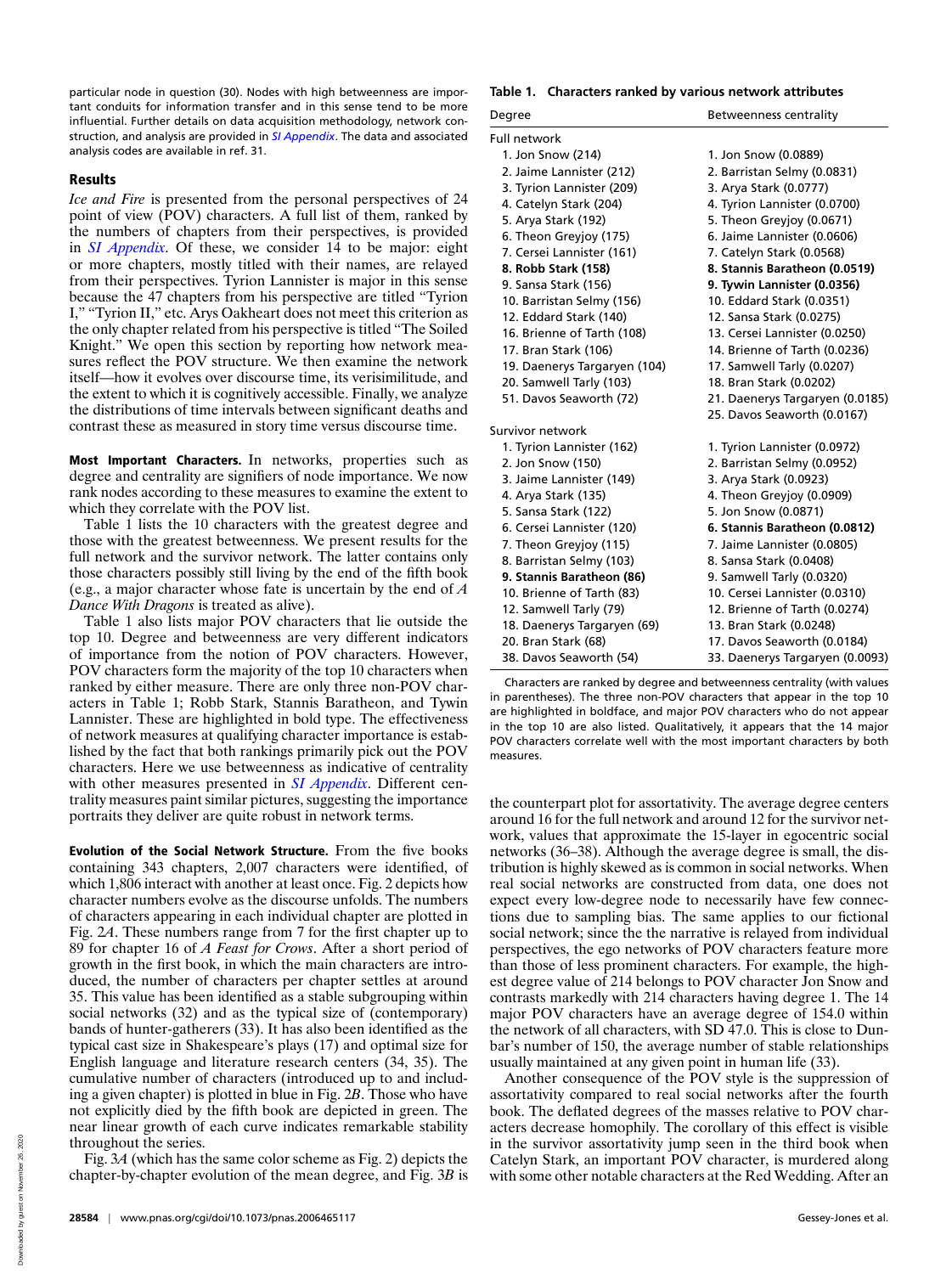

**Fig. 2.** Number of characters in the narrative. (*A*) Number of characters appearing in each individual chapter. This shows significant fluctuations chapter by chapter and fluctuates around 35 by the end of *A Game of Thrones*. (*B*) Evolution of the cumulative number of characters appearing in the narrative by chapter (blue) and of characters introduced who have not yet died (green). Both curves grow approximately linearly throughout *Ice and Fire*. Labels AGOT, ACOK, ASOS, AFFC, and ADWD represent *A Game of Thrones*, *A Clash of Kings*, *A Storm of Swords*, *A Feast for Crows*, and *A Dance with Dragons*, respectively.

initial growth period in the first book, assortativity fluctuates around 0, before dropping to a slightly negative value  $(-0.03)$  by the fifth book. This is lower than most values measured in real social networks (15) but not by much. It is certainly sufficient to endow *Ice and Fire* with a greater degree of verisimilitude than more egocentric networks such as *Beowulf* or the *Táin Bó Cuailgne* (16). In comparative mythological terms, *Ice and Fire* has a narrative networks more akin to those of the Icelandic sagas (24).

Therefore, despite the continuous introduction of new characters, the author has managed to maintain a consistent social network structure. The number of these interactions is at the upper end of the cognitive capacity of an average reader. Hence, while there is a vast number of characters and even greater number of interactions in *Ice and Fire* at any given stage of the narrative, the social network a reader has to consider in order to follow the story is similar in scale to natural cognitive capacity.

Distributions of Interevent Times for Significant Deaths. We now turn to consider interdeath story time and interdeath discourse time to reveal an interesting difference between the underlying chronology and how the narrative is presented. For this purpose we consider only deaths which we deem to be significant. These are deaths of characters in the network who appear in more then one chapter. We apply this criterion to avoid the inclusion of the deaths of "cannon-fodder" characters whose main purpose in the story is to die immediately after they are introduced. Fig. 4*A* shows the number of significant character deaths by chapter (discourse time). Fig. 4*B* gives the same data ordered by date (story time). It is striking how deaths appear far more clumped together in story time than in discourse time. The structure of Fig. 4*A* helps explain the perception that death can occur unpredictably in the narrative, while Fig. 4*B* suggests extended safe periods where no deaths occur.

These observations can be quantified by examining the empirical distributions of the time intervals between deaths. Our data analysis follows the reasoning described in ref. 39, and all computations are performed using the associated R package (40). To explore the (un)predictability of *Ice and Fire* timelines, we consider the conditional probability that the number of steps (chapters or days) to the next event exceeds  $n + m$  given that it has already exceeded  $m$ . If this is the same as the unconditional probability that the waiting time exceeds  $n$ ,

$$
\mathbb{P}(X > n + m \mid X > m) = \mathbb{P}(X > n),\tag{1}
$$

then the interevent time distribution is said to be memoryless. In other words, knowing the time since the last event provides no



**Fig. 3.** Evolution of network properties by chapter labeled as in Fig. 2. (*A*) Evolution of the average degree. After a period of initial growth as main characters are introduced, the average degree stabilizes at around 16 for the network involving all characters and around 12 if only the living characters are included. (*B*) Evolution of the degree assortativity. After the first book (*A Game of Thrones*), the assortativity for the living-character network fluctuates around 0. While the assortativity of the full network (blue) also fluctuates, it stays slightly disassortative for the later books.

2020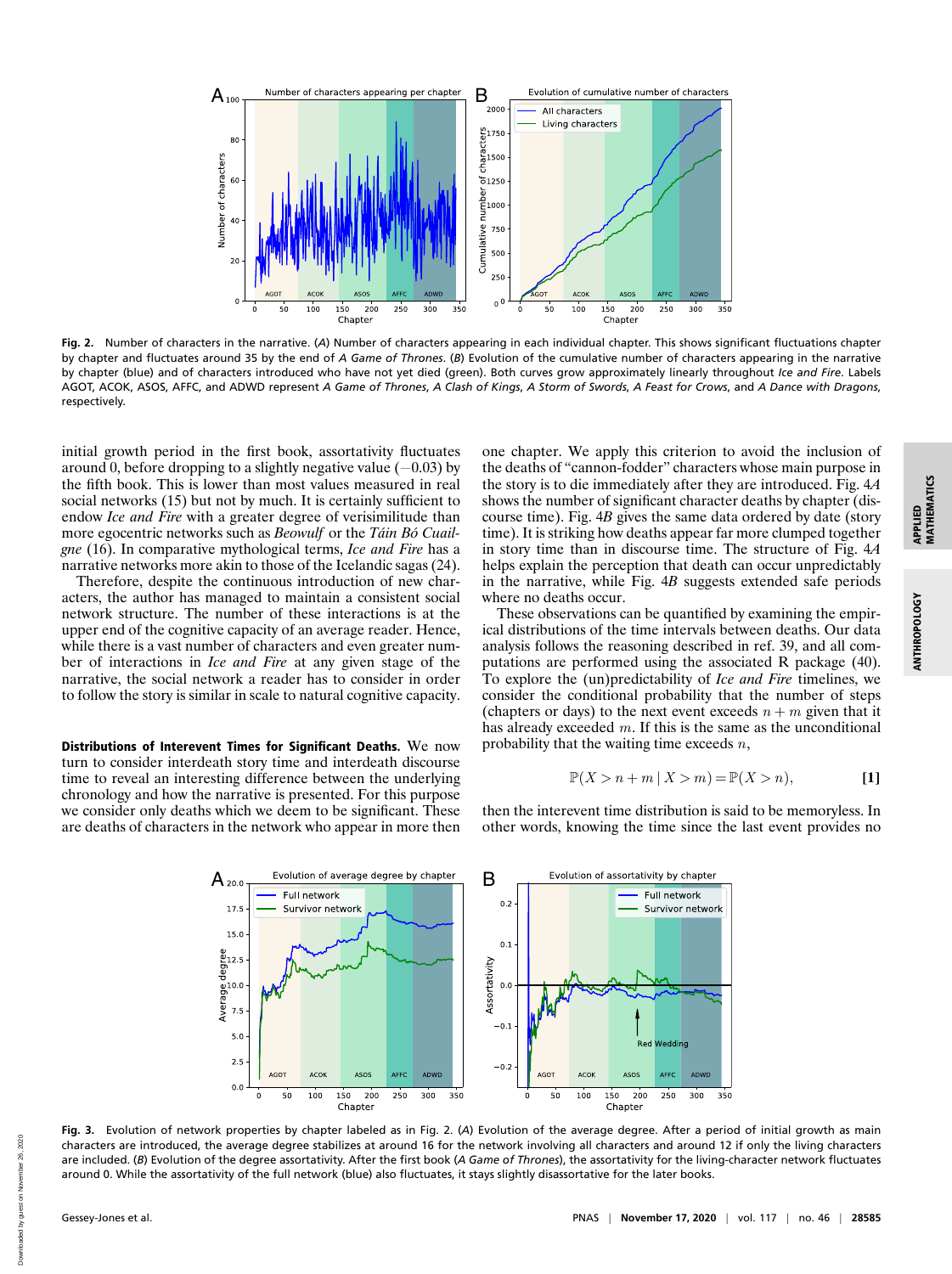

**Fig. 4.** Timeline of significant character deaths in *Ice and Fire*. (*A*) Number of deaths by chapter (discourse time). (*B*) Number of deaths by date (story time).

information about the time to the next event. It is well known that the geometric distribution

$$
\mathbb{P}(X = n) \equiv P_X(n) = q (1 - q)^{n-1},
$$
 [2]

is the only discrete interevent-time distribution that is memoryless and thus maximally unpredictable. Here  $q$  is a parameter to be fitted from data. Further details can be found in *[SI Appendix](https://www.pnas.org/lookup/suppl/doi:10.1073/pnas.2006465117/-/DCSupplemental)*.

Interevent discourse time data are presented in Fig. 5*A*, and the corresponding cumulative data are presented in Fig. 5*B*. We use the maximum likelihood method to determine the best fits to the geometric distribution for the data, and these are also plotted in Fig. 5. The associated *P* values characterize goodness of fit; we reject the hypothesis if the *P* value is less than 0.05. The results are as follows: discourse time,  $q = 0.58$ ,  $[0.50, 0.68]$ ,  $P = 0.087$ ; story time,  $q = 0.12$ ,  $[0.10, 0.15]$ ,  $P \approx 0$ .

Here parenthesized values indicate the approximate 95% confidence intervals determined by bootstraping. These results suggest that interevent times for significant deaths in discourse time (chapters) are well described by a geometric distribution and are therefore memoryless. In contrast, the null hypothesis that significant deaths in story time (calendar) follow a memoryless geometric distribution can be rejected. These data are presented in Fig. 6.

Since events in story time are inconsistent with memorylessness, we consider an alternative to the geometric distribution. Evidence suggests that interevent time distributions for many (nonviolent) human activities in the real world, including communication, entertainment, trading, and work, have power-law tails, usually with exponents between 1 and 2 (39, 41, 42). Similar heavy tails have been observed in interviolence intervals (43, 44) as well as in human behavior in virtual environments (45). Therefore, we fit to a discrete power-law distribution of the form

$$
\mathbb{P}(X=k) \equiv P_X(k) = \frac{k^{-\alpha}}{\zeta(\alpha)}.
$$
 [3]

Here the exponent  $\alpha$  controls the power law, and  $\zeta(\alpha)$  is the Riemann zeta function. The results are as follows: discourse time,  $\alpha = 3.9$ ,  $[2.0, 8.9]$ ,  $x_0 = 3.7$ ,  $[1, 7]$ ,  $P = 0.392$ ; story time,  $\alpha = 2.00, [1.75, 2.36], x_0 = 3.6, [2, 8], P \approx 0.428.$ 

Again, the uncertainties in parameters indicate approximate 95% confidence intervals and are estimated by bootstrapping. The fits, which are plotted for story time in Fig. 6, suggests that interevent times for significant deaths by date are indeed well described by a power-law distribution with a lower cutoff. Interestingly, the story time exponent  $\alpha \approx 2$  is comparable to the values seen in real-world human activities (39, 41–45), providing another sense in which the fictitious world of *Ice and Fire* bears quantitative similarity to the real social world.

At first sight the results for discourse time appear also to suggest that we cannot reject the hypothesis that interevent times for significant deaths by chapter can be matched by a power law distribution. However, the cutoff  $x_0$  excludes long waiting times from the fit. Unlike the the single-parameter geometric fit, a power law does not match the entire range of the data. (The poorer match of the cutoff power law is also reflected in the



**Fig. 5.** Empirical distributions of interevent times for significant deaths measured by chapter (discourse time), with fit to geometric distribution. A geometric distribution is memoryless in that it is what would be expected if deaths are maximally unpredictable throughout, as is suggested by many readers/viewers of the series.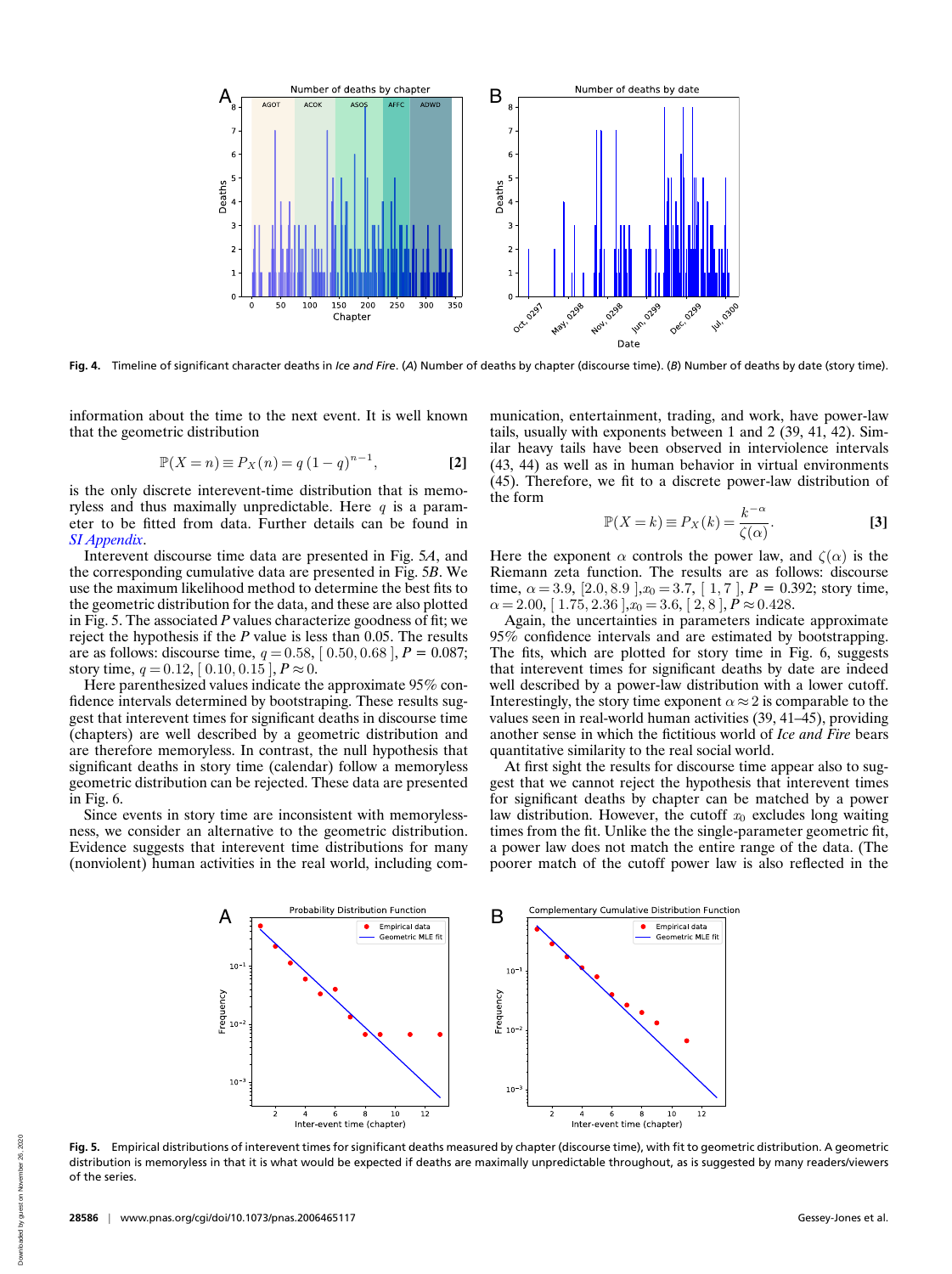APPLIED<br>MATHEMATICS MATHEMATICS

ANTHROPOLOGY

**ANTHROPOLOGY** 



**Fig. 6.** Empirical distributions of interevent times for significant deaths by date (story time). Date here is measured using the fictional Westerosi calendar. Shown in blue is the best-fit discrete power law (Zeta) distribution.

uncertainties in the  $\alpha$  parameter value which are much higher than their discourse time counterparts.) The memoryless geometric model is therefore the superior description of interevent times in discourse.

In summary, the interevent time distribution for significant deaths by discourse time is well fitted by a geometric distribution indicating that such events can seem to the reader to occur almost at random intervals. However, when analyzing deaths in terms of story time, this is not the case, with significant events occurring in a more natural way. Portraying significant events by discourse time instead of as they happen appears to maintain the reader's suspense.

## Discussion

*A Song of Ice and Fire* is a prodigious modern epic of considerable complexity that remains accessible to a vast congregation of devotees. Among its appeals are the uncertainty and unpredictability of its storyline as characters, including important ones, can be killed off seemingly at random. Indeed, not even the POV characters are guaranteed safe passage from one book to the next. Here we have shown that the network properties of the society described in *Ice and Fire* are close to what we expect in real social networks (16). Also, by relating the story from the points of view of different characters, the total number of interactions at any given stage remains within the average reader's cognitive limit, making it possible to keep track of these relationships (19).

The positioning of this paper relative to the context, initiatives, and aspirations of digital humanities merits further comment. The recent review (46) identified some of its methods and themes, developed in the context of comparative mythology and traditional epic narrative cycles in particular (8), as one of four focal points in the extraction and analysis of character networks (the remaining three foci being literary analysis, video narratives, and computer science methods aimed at data extraction). Here we go beyond such character network considerations by introducing two elements to quantitative narratology, namely, the questions of cognitive limits and the interplay between story time and discourse time (10). Unlike historical, quasi-historical, or mythological chronicles of societies and events, a key requirement for fictional storytelling in *Ice and Fire* is that it not spin out of control because of its enormous scale. Fictional narratives require widespread engagement for commercial success. Whatever the storyteller's cognitive competences may be (7), he has to avoid overtaxing his reader's ability to keep track of the action—itself related to the number of characters involved (10). If the story is allowed to become too complex, there is a threat of the average reader becoming cognitively overwhelmed and the story becoming chaotic and unfathomable

(47). *Ice and Fire* avoids this; although more than 2,000 characters appear, readers and TV audiences alike remain avidly engaged.

The findings reported here suggest that this is facilitated by clever structuring such that each chapter is told by different POV characters, endowed with social networks containing only around 150 individuals. Moreover, there are only 14 major POV characters. These are frequent numbers in the structure of real social networks (32–34, 36–38, 48) and they allow the reader to work within natural templates; the story reflects experiences in the everyday social world and therefore does not overtax cognitive abilities that are evolved to match these scales (10).

Our findings on the constraints on the size and structure of the cast of characters are not peculiar to this particular drama. Similar numerical constraints have been reported for Shakespeare's plays (17) and contemporary films (49). Much of this seems to reflect natural limits on mentalizing competences—the cognitive skills that underpin our ability to handle social relationships in the virtual mental sphere of the everyday social world (7, 10). These are limited to five orders of intentionality and provide the base from which the scaled layers of social networks are built up (7); more importantly, neuroimaging studies have shown that competences in this respect correlate directly with the number of individuals in the 15-layer (50, 51). That this is important for storytelling has been demonstrated by a series of experimental studies showing that enjoyment of a story is greatest when the number of levels of mentalizing (effectively the number of characters involved in a scene) is closest to the reader's own mentalizing abilities (52). Krems and Dunbar (49) showed that Shakespeare, at least, seemed to adjust the number of characters in a scene to the effect of remaining within the mentalizing capacities of the audience.

Also, the characteristic unpredictability of the narrative appears in discourse time only, with associated interevent times for significant deaths well described by a memoryless distribution. In story time the plot unfolds in an altogether different manner for, chronologically, many characters die in a way consistent with regular human activities. The difference suggests that the author structures the order and pacing of significant events (consciously or subconsciously) to make the series more unpredictable. The distinction between story time and discourse time was first identified in the early part of the 20th century by the influential Russian formalist literary theorists, notably coworkers Schklovsky and Propp (11). Their distinction between fabula (story, or chronological sequence of events) and sjuzhet (plot) is essentially that which we draw here. Schklovsky, in particular, emphasized the importance of defamiliarization (decoupling the temporal sequence of the plot from the chronological storyline) as a device for engaging the reader in the story. Our analysis